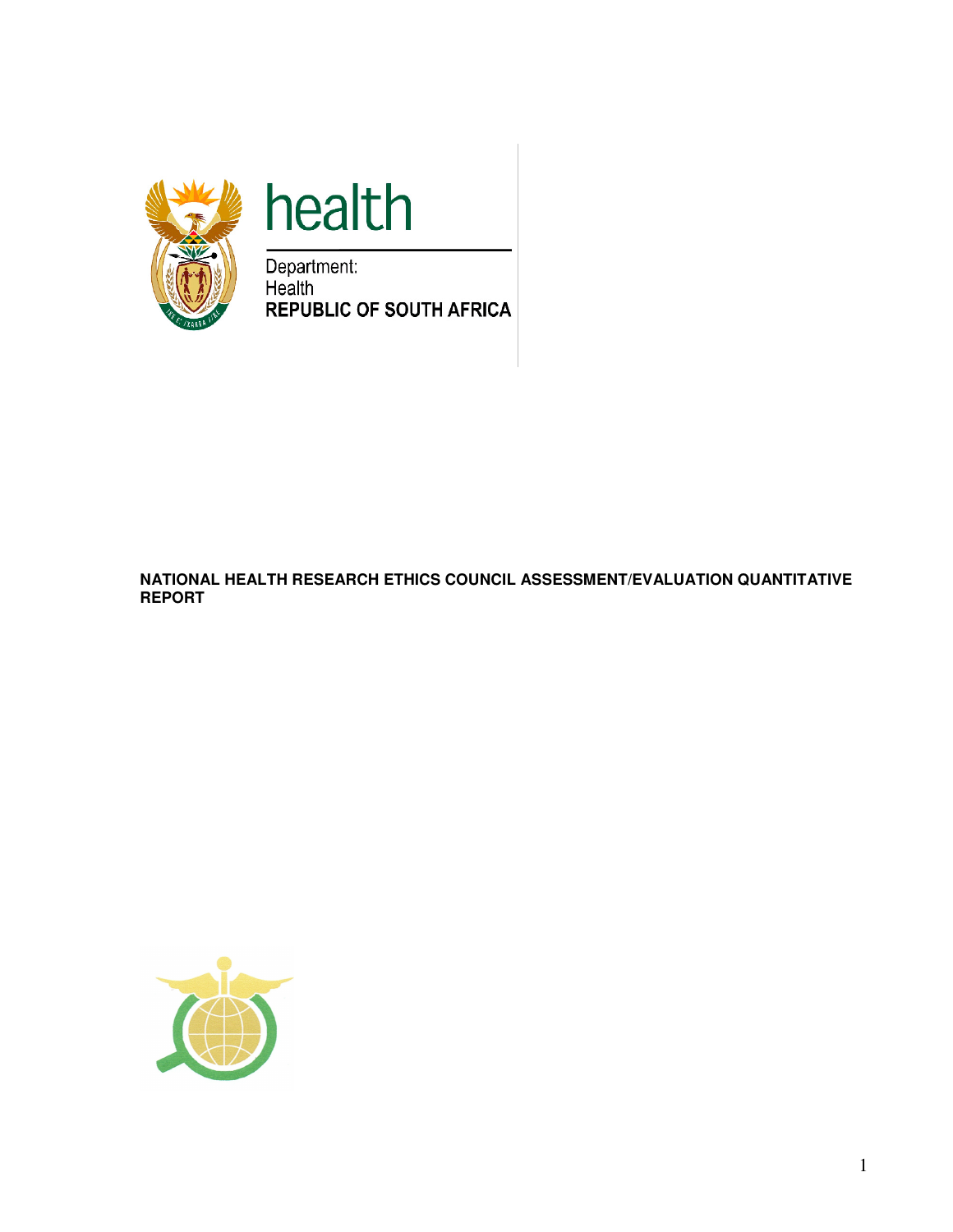## **Proposed REC Assessment Data Analysis Plan**

## **Study objectives**

- (a) Assess compliance level of registered RECs with DOH health research ethics national guidelines with regards to composition.
- (b) Determine RECs compliance with DOH national research ethics guidelines requirements related to procedures.

## **TABLE 1**

|                          | $1 - 3$ | 4 - 6 | 7 - 9 | 10 and |
|--------------------------|---------|-------|-------|--------|
|                          |         |       |       | more   |
| Stakeholders served   14 |         |       |       |        |

**Summary:** Table 1 indicates that most (64%) RECs serve at most three stakeholders. Some of the stakeholders include the institution where the REC is based, students and staff affiliated to the institution and private research companies. Only 14% (3 of 22) of RECs provide their services to at least 10 different stakeholders. The REC services include health research protocol evaluation. Eighteen percent (4 of 22) of RECs serve at least 4 stakeholders.

## **TABLE 2**

| <b>Duration</b> | $\vert$ <1 vr |   | $1 - 3$ yrs $  4 - 6$ yrs $  7 - 10  $ > 11 yrs |  |
|-----------------|---------------|---|-------------------------------------------------|--|
| of RECs         |               |   | <b>vrs</b>                                      |  |
|                 |               | b |                                                 |  |

**Summary:** According to table 2 at the time of REC evaluation (2009) the Human Research Ethics Committee (Medical) based at Witwatersrand University was the oldest REC which had been existing for 43 years. While the for the same time period, the Ekurhuleni Health District Research Ethics Panel based at Ekurhuleni Metropolitan Municipality and HPCA Research Ethics Committee based at Hospice Palliative Care Association of South Africa had been operating for about 02 years. Health and Wellness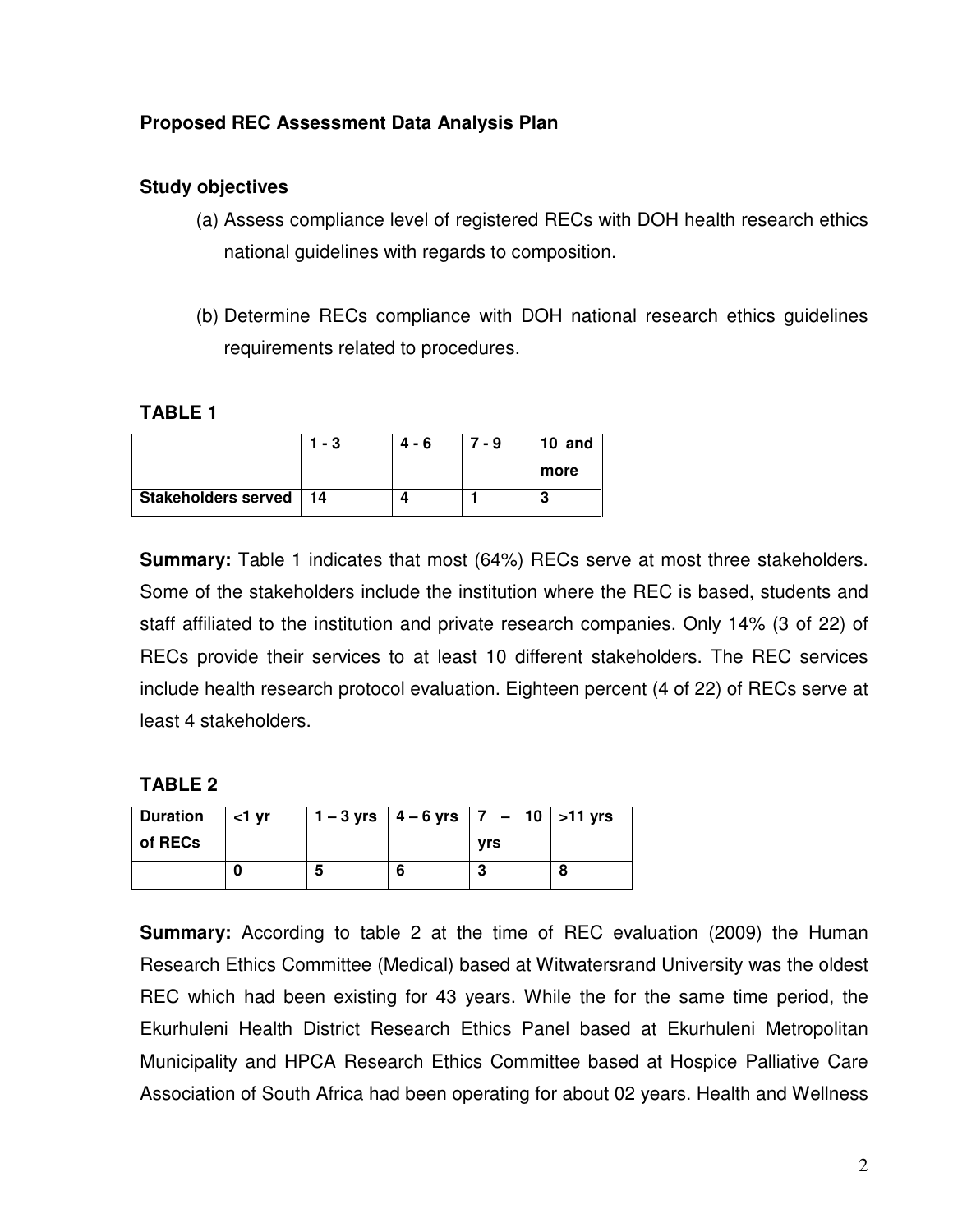Sciences Research Ethics Committee based at Cape Peninsula University of Technology had been in operation for 03 years. Thirty-six percent (08 of 22) of RECs had been operating for at least 11 years. On the other hand 50% (11 of 22) of RECs had been in operations for at most 06 years. Half of (5 of 12) of this category were between 1 – 3 years old. This implies that 23% (5 of 22) of the RECs registered with NHREC are relative new (<3 years).

## **TABLE 3**

| <b>RECs</b> | proposals in past 12<br>research<br>৳<br>months<br>Total# | Approved        | Declined       | Not processed           | Total # of meetings<br>in past 12 months |
|-------------|-----------------------------------------------------------|-----------------|----------------|-------------------------|------------------------------------------|
| A333000100  | 400                                                       | 250             | $\mathbf 0$    | 150                     | $\overline{12}$                          |
| A333001100  | 322                                                       | 322             | $\bf{0}$       | $\overline{\mathbf{0}}$ | 12                                       |
| A333001200  | 400                                                       | 250             | $\mathbf 0$    | 150                     | $\overline{12}$                          |
| A333001300  | $\mathbf 0$                                               | $\pmb{0}$       | $\bf{0}$       | $\mathbf 0$             | $\overline{\mathbf{4}}$                  |
| A333001400  | $5\phantom{.0}$                                           | $5\phantom{.0}$ | $\bf{0}$       | $\pmb{0}$               | 5                                        |
| A333001500  | 60                                                        | 58              | $\mathbf 2$    | $\mathbf 0$             | 10                                       |
| A333001600  | $\overline{50}$                                           | 48              | $\mathbf{1}$   | $\overline{1}$          | 12                                       |
| A333001700  | 50                                                        | 50              | $\mathbf 0$    | $\mathbf 0$             | $\overline{12}$                          |
| A333001800  | 180                                                       | 180             | $\bf{0}$       | $\mathbf 0$             | 12                                       |
| A33300190   | 15                                                        | 11              | $\overline{2}$ | $\overline{2}$          | $\overline{15}$                          |
| A444000100* | 21                                                        | 18              | $\mathbf 0$    | $\overline{\mathbf{3}}$ | $\overline{\mathbf{3}}$                  |
| A444000200  | 12                                                        | 11              | $\mathbf{1}$   | $\mathbf 0$             | 10                                       |
| A444000300  | 153                                                       | 140             | 13             | $\overline{\mathbf{0}}$ | $\overline{9}$                           |
| A444000400  | 756                                                       | 605             | 6              | 145                     | 11                                       |
| A444000500  | $\overline{5}$                                            | $\mathbf 3$     | $\mathbf 0$    | $\overline{2}$          | $\overline{2}$                           |
| A444000600  | 117                                                       | 114             | $\mathbf 2$    | $\blacksquare$          | 6                                        |
| A444000700  | 500                                                       | 488             | $\overline{2}$ | $\overline{10}$         | 11                                       |
| A444000800  | 200                                                       | 185             | $\mathbf 0$    | 15                      | 24                                       |
| A444000900  | 250                                                       | 250             | $\bf{0}$       | $\mathbf 0$             | 11                                       |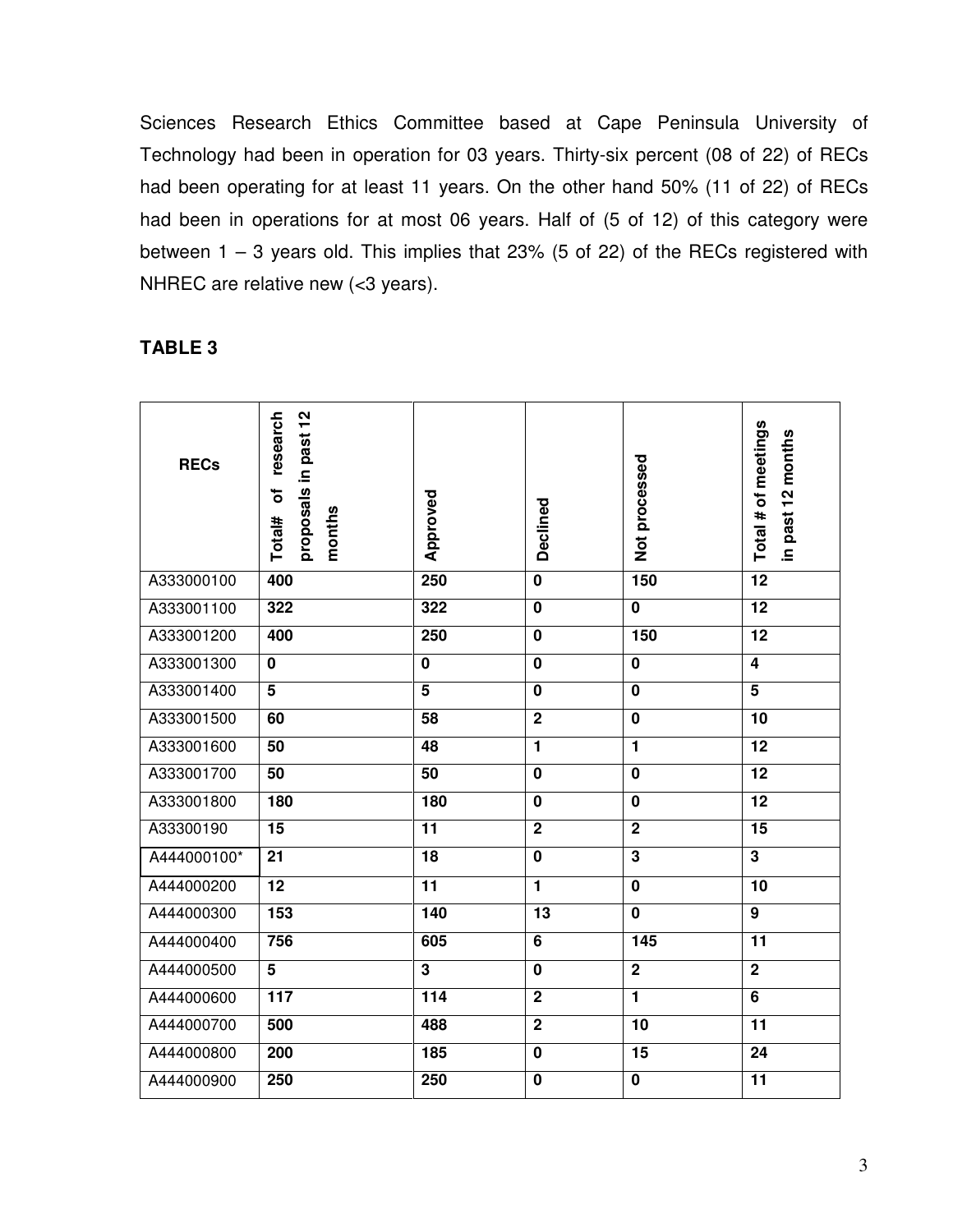| A33300190    | 15   |      | 2  |     | 15  |
|--------------|------|------|----|-----|-----|
| A55500200    | 120  | 50   | 12 | 58  |     |
| A555002100   | 36   | u    |    | 36  | 11  |
| A555002200   | 30   | 30   |    | J.  | 10  |
| <b>TOTAL</b> | 3682 | 3068 | 41 | 573 | 217 |

**Summary:** Based on table 3 above, the 22 RECs registered with NHREC met 217 times and received 3682 research protocols for approval in a period of 12 months. On average RECs met 09 times in twelve months with a range of 02 - 22. Six RECs processed 100% of submitted health research protocols. Eighty-three percent of submitted health research protocols were evaluated. While only 1% was not approved, it is concerning that 16% of submitted protocols were not processed. In some cases for example TUT Research Ethics Committee, 100% of submitted health research protocols were not processed. Six RECs ranged from 19% to 48% for not processing submitted health research protocols.

The high percentage of none processed health research protocols could highlight a few challenges. For instance, the challenges could include limited capacity by RECs, work overload and limited access to RECs. This could suggest the need to strengthen some RECs or REC capacities and to increase access to RECs. It could further suggest an increase in the number of RECs. According to section 73 (1) of the National Health Act No. 61 of 2003 (NHA) institutions conducting health research are encouraged to access RECs or establish one. On the basis of NHA, the environment to increase health research work is prepared.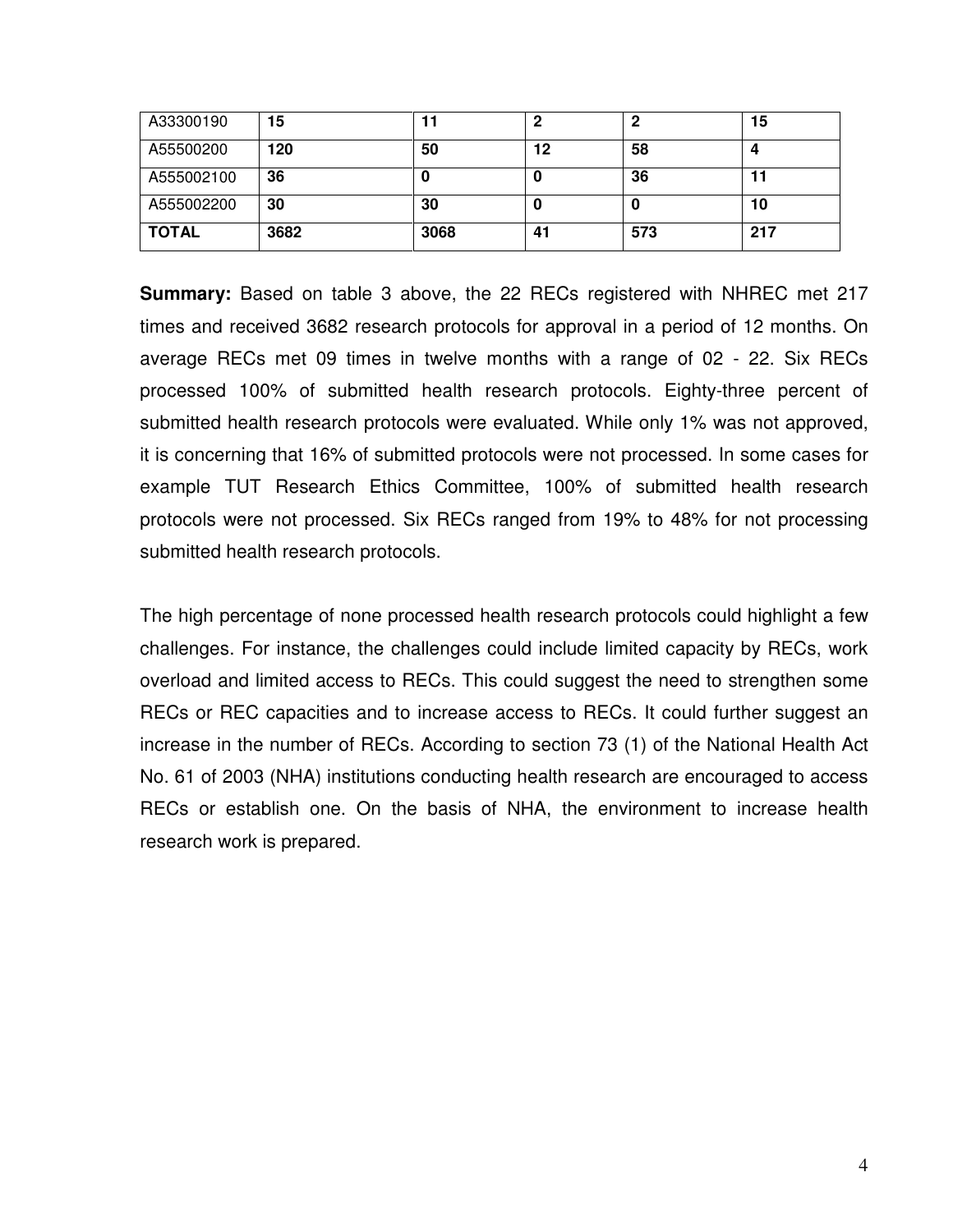## **TABLE 4**

| <b>Provinces</b>    | <b>RECs</b> |
|---------------------|-------------|
| Gauteng             | 9           |
| <b>Western Cape</b> | 6           |
| Limpopo             | 2           |
| Mpumalanga          | ი           |
| <b>Free State</b>   | 1           |
| North West          | 0           |
| Northern Cape       | N           |
| Kwa-Zulu Natal      | 3           |
| <b>Eastern Cape</b> | 1           |
| <b>TOTAL</b>        | 22          |

Table 4 shows that of the 22 RECs assessed by NHREC and DOH, the majority (09) of RECs are based in Gauteng province followed by Western Cape with 06 RECs. In Kwa-Zulu Natal 03 RECs were assessed and 02 in Limpopo province. Free State and Eastern Cape provinces each had 01 REC assessed. While in Mpumalanga, Northern Cape and North West provinces there was none. More work by NHREC and DOH is needed to identify, register and audit the remaining known and newly established RECs as mandated by the National Health Act No. 61 of 2003.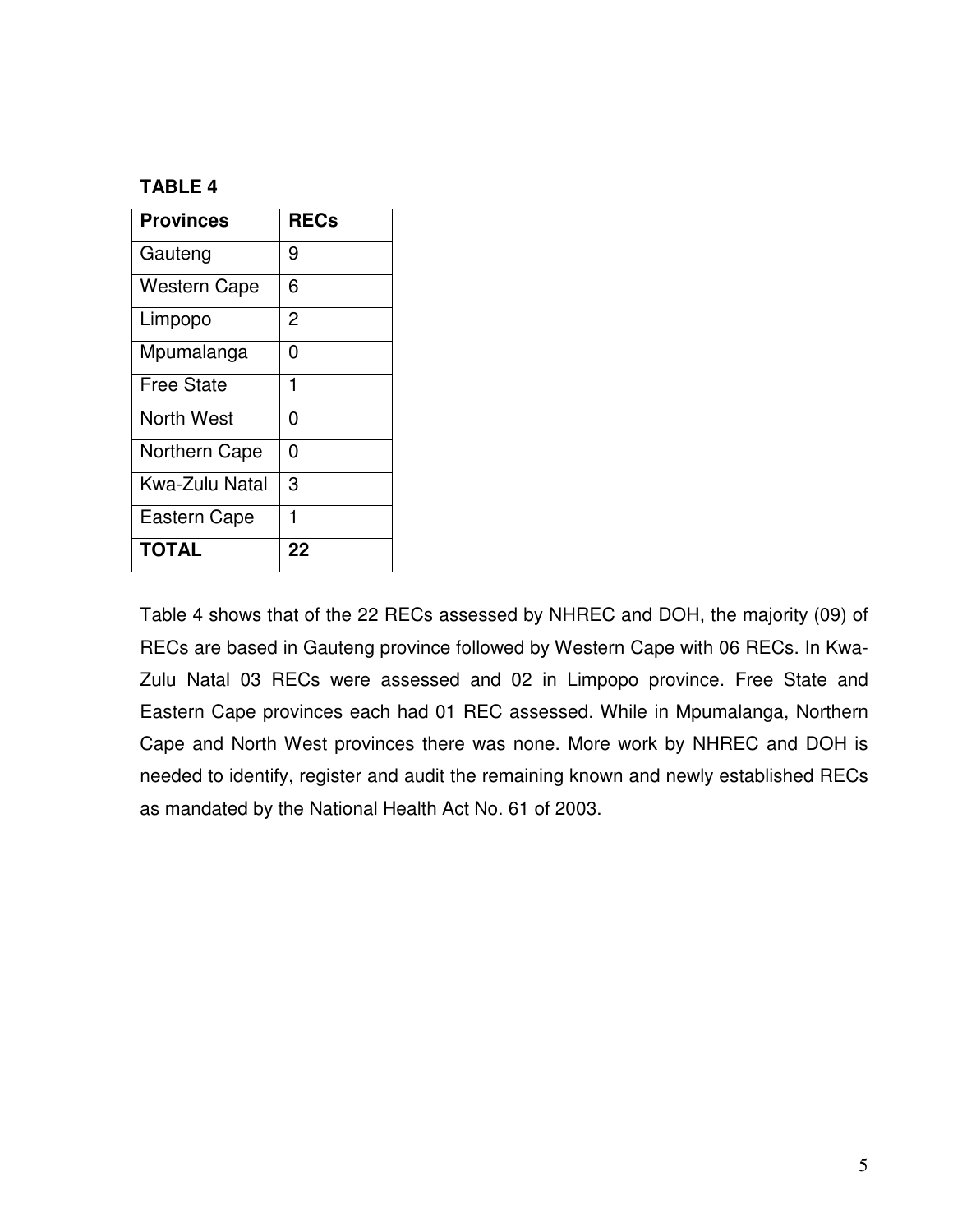## **TABLE 5**

| <b>REC</b><br># | members who<br>received |     |                         |                |                           |                           |                         |                 |
|-----------------|-------------------------|-----|-------------------------|----------------|---------------------------|---------------------------|-------------------------|-----------------|
| training        |                         |     |                         |                |                           |                           |                         |                 |
| <b>RECs</b>     | Trained N =             | ৡ   | Not trained             | ४              | Require training 3 months | Require training 6 months | Not sure                | Province        |
| A333001300      | $\overline{5}$          | 83  | $\blacksquare$          | 17             | <b>Yes</b>                |                           |                         | GP              |
| A333001400      | $\mathbf 2$             | 15  | 11                      | 85             |                           |                           | $\overline{\mathbf{X}}$ | <b>WC</b>       |
| A333001500      | 16                      | 100 | $\mathbf 0$             | $\mathbf 0$    |                           |                           | $\overline{\mathbf{x}}$ | GP              |
| A333001600      | $\overline{9}$          | 100 | $\overline{\mathbf{0}}$ | $\mathbf 0$    |                           |                           | $\overline{\mathbf{x}}$ | GP              |
| A333001700      | 14                      | 93  | $\blacksquare$          | $\overline{7}$ |                           |                           | $\overline{\mathbf{X}}$ | <b>KZN</b>      |
| A333001800      | 16                      | 100 | $\mathbf 0$             | $\mathbf 0$    |                           |                           | $\overline{\mathbf{x}}$ | GP              |
| A33300190       | 4                       | 50  | $\overline{\mathbf{4}}$ | 50             |                           |                           | $\overline{\mathbf{x}}$ | GP              |
| A333000100      | 10                      | 56  | 8                       | 45             |                           |                           | X                       | <b>WC</b>       |
| A333001100      | 17                      | 100 | $\mathbf 0$             | $\mathbf 0$    |                           |                           |                         | FS              |
| A333001200      | 12                      | 56  | 8                       | 44             |                           |                           | $\overline{\mathbf{x}}$ | <b>WC</b>       |
| A333001300      | 5                       | 83  | 1                       | 17             | Yes                       |                           |                         | <b>GP</b>       |
| A333001400      | $\mathbf{2}$            | 15  | 11                      | 85             |                           |                           | X                       | <b>WC</b>       |
| A444000100*     | 6                       | 100 | $\mathbf 0$             | $\pmb{0}$      |                           |                           |                         | GP              |
| A444000200      | 13                      | 87  | $\overline{2}$          | 13             |                           |                           | X                       | <b>KZN</b>      |
| A444000300      | 6                       | 24  | 18                      | 76             |                           |                           | X                       | <b>LP</b>       |
| A444000400      | 14                      | 40  | 21                      | 60             |                           |                           | $\overline{\mathbf{X}}$ | GP              |
| A444000500      | 12                      | 100 | $\mathbf 0$             | $\mathbf 0$    |                           |                           |                         | <b>WC</b>       |
| A444000600      | 14                      | 64  | 8                       | 36             |                           |                           | $\overline{\mathbf{X}}$ | <b>LP</b>       |
| A444000700      | 11                      | 37  | 19                      | 63             |                           | Yes                       |                         | $\overline{WC}$ |
| A444000800      | 4                       | 40  | 6                       | 60             |                           |                           | $\overline{\mathbf{X}}$ | GP              |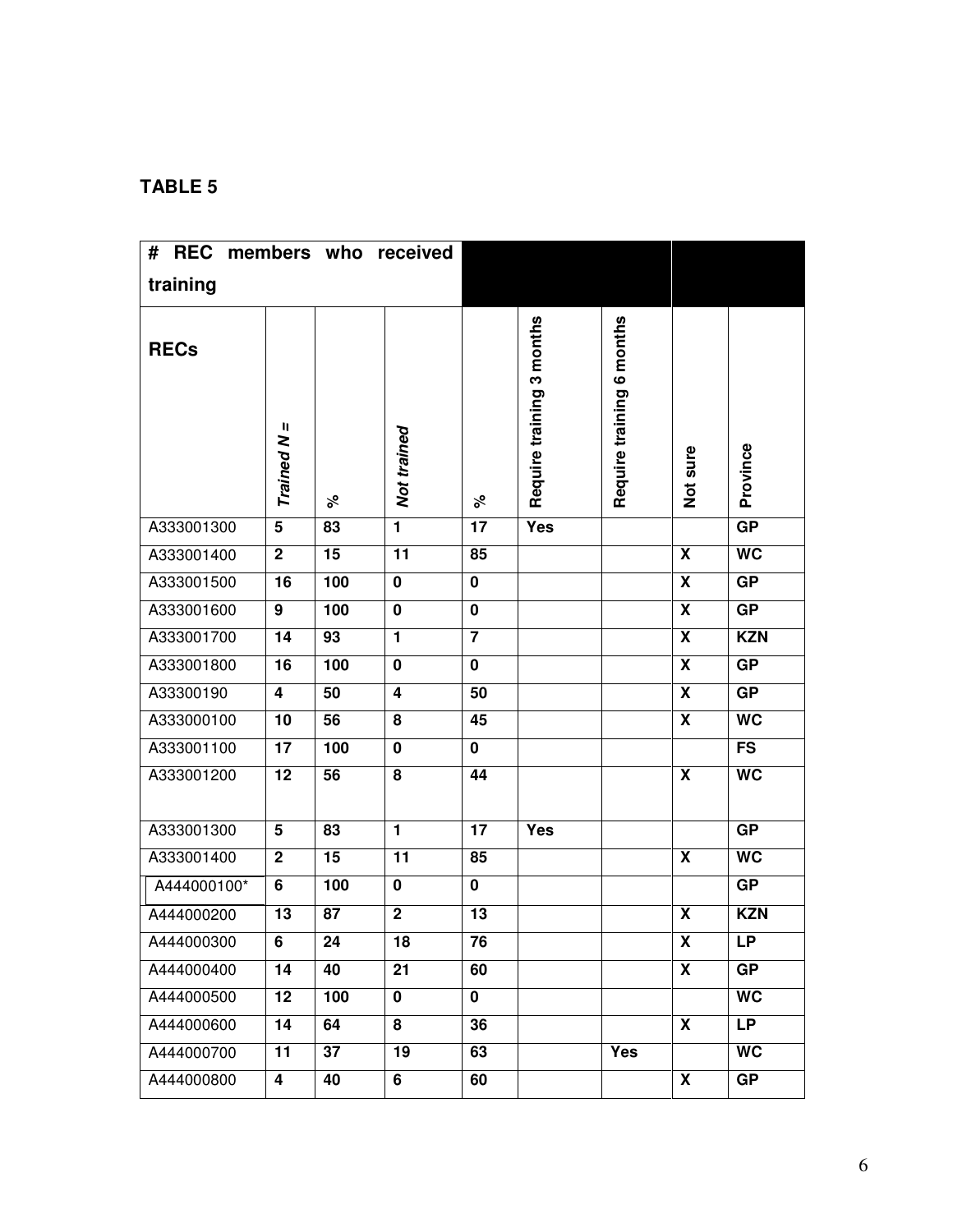| A444000900   | 06  | 62  | 10  | 38  |     | χ | <b>KZN</b> |
|--------------|-----|-----|-----|-----|-----|---|------------|
| A55500200    | 12  | 86  | 4   | 14  |     | x | EC         |
| A555002100   | 14  | 82  | 3   | 18  | Yes |   | <b>GP</b>  |
| A555002200   | 7   | 58  | 5   | 42  |     | χ | <b>WC</b>  |
| <b>TOTAL</b> | 224 | 64% | 129 | 36% |     |   |            |

**Sum**

**mary**: Table 5 give a break down of the number of REC members who received training. At the time of REC assessment, membership to RECs was estimated at 353. Sixty four percent of members had training in health research ethics and the balance (36%) still need such training. Medical and Research Ethics Committee based at the SA National Blood Service indicated that one of its 06 members will be trained within 03 months period after the REC assessment. While Tshwane University of Technology (TUT) Research Ethics Committee and Faculty of Health Sciences Research Ethics Committee based at University of Cape Town motioned that some of the members of their RECs will receive training within 06 months of the assessment visit. Continuous training of new REC members will increase the capacity of RECs to evaluate health research protocols.

## **TABLE 6**

| Presence/absence of working procedures for:              | ΥES | $\overline{2}$ |
|----------------------------------------------------------|-----|----------------|
| <b>Frequency of meetings</b>                             | 20  | $\mathbf{2}$   |
| Preparations of agendas and minutes                      | 20  | $\mathbf{2}$   |
| Distribution of papers prior to meetings                 | 20  | $\mathbf{2}$   |
| Consideration and review of research proposals           | 20  | $\mathbf{2}$   |
| <b>Methods of decision making</b>                        | 20  | $\mathbf{2}$   |
| <b>Prompt notification of decisions</b>                  | 19  | 3              |
| <b>Reporting of adverse effects</b>                      | 18  | 4              |
| Safety monitoring                                        | 18  | 4              |
| Active monitoring of adherence to conditions of approval | 12  | 10             |
| <b>Handling of complaints</b>                            | 15  | $\overline{7}$ |
| Suspension and discontinuation of research proposal      | 16  | 6              |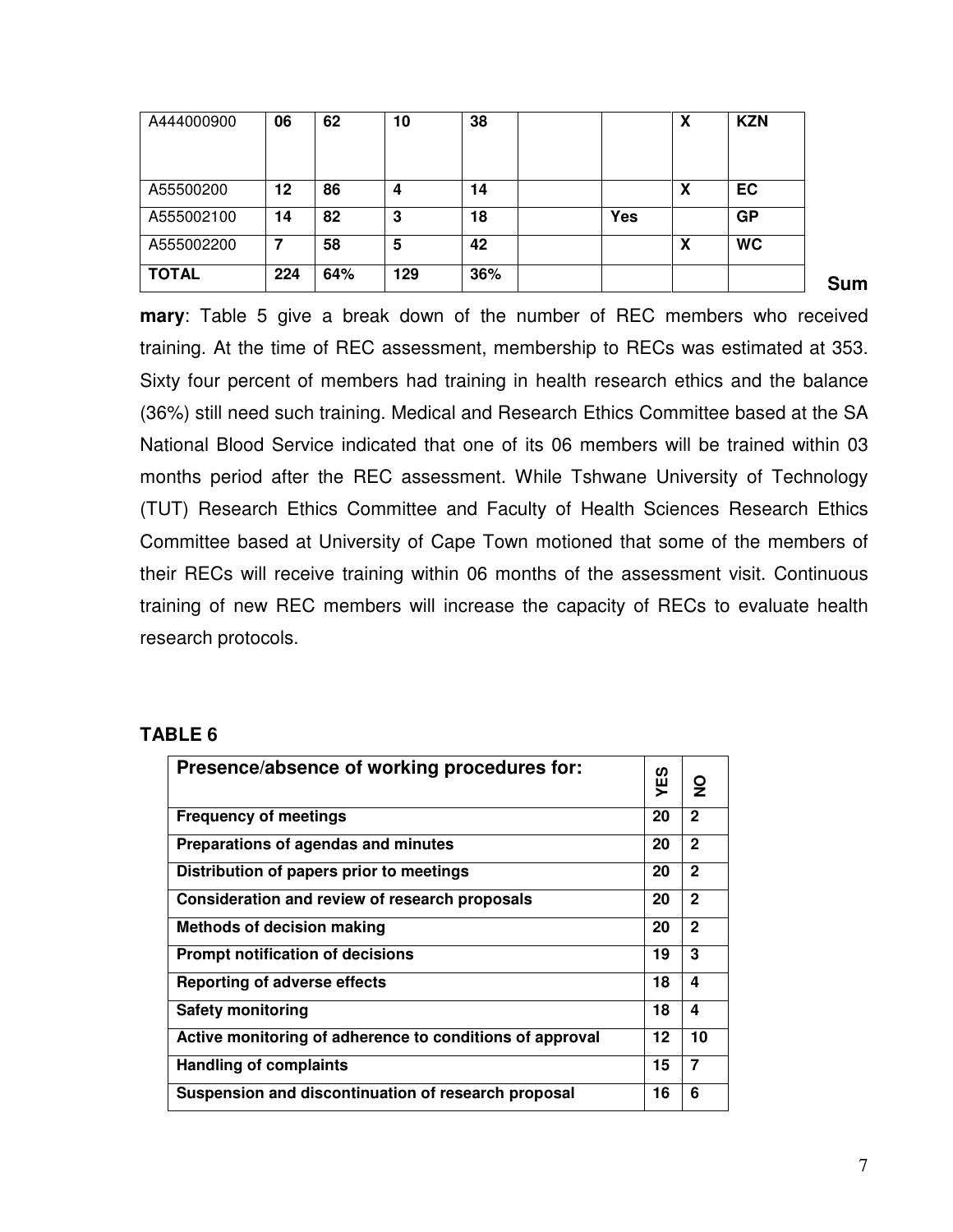| Fees, if any, to be charged                                | 14 | 8            |
|------------------------------------------------------------|----|--------------|
| Confidentiality of the content of protocols proceedings    | 18 | 4            |
| <b>Committee proceedings</b>                               | 20 | $\mathbf{2}$ |
| Research ethics training of members                        | 12 | 10           |
| Continuous review and annual recertification               | 18 | 4            |
| Procedures to address conflict of interest for members     | 14 | 8            |
| Procedures to address conflict of interest for researchers | 15 | 7            |
| Introduction/orientation of new REC members                | 14 | 8            |
| Do you have Standard Operating Procedures                  | 18 | 4            |

**Summary:** Table 6 indicates that, 80% to 90% of (20 to 21) of the 22 assessed RECs carry out 12 of the 20 (60%) working procedures according to the DOH nation health research ethics guideline. On the other hand 55% to 63% (12 to 14) of RECs assessed by NHREC and DOH carry out 05 of 20 (2.5%) work procedures according to DOH national health research guidelines. The five work procedures include active monitoring of adherence to conditions of approval, Fees, if any, to be charged, research ethics training of members, Procedures to address conflict of interest for members and introduction/orientation of new REC members.

It is particularly concerning that 55% (12) of RECs perform active monitoring of adherence to conditions of research protocol approval. This implies that 45% of RECs are not sure whether researchers adhere to conditions of approved research protocols. It implies that there are high chances of violation of rights of participants in those approved research studies were active monitoring is none existent.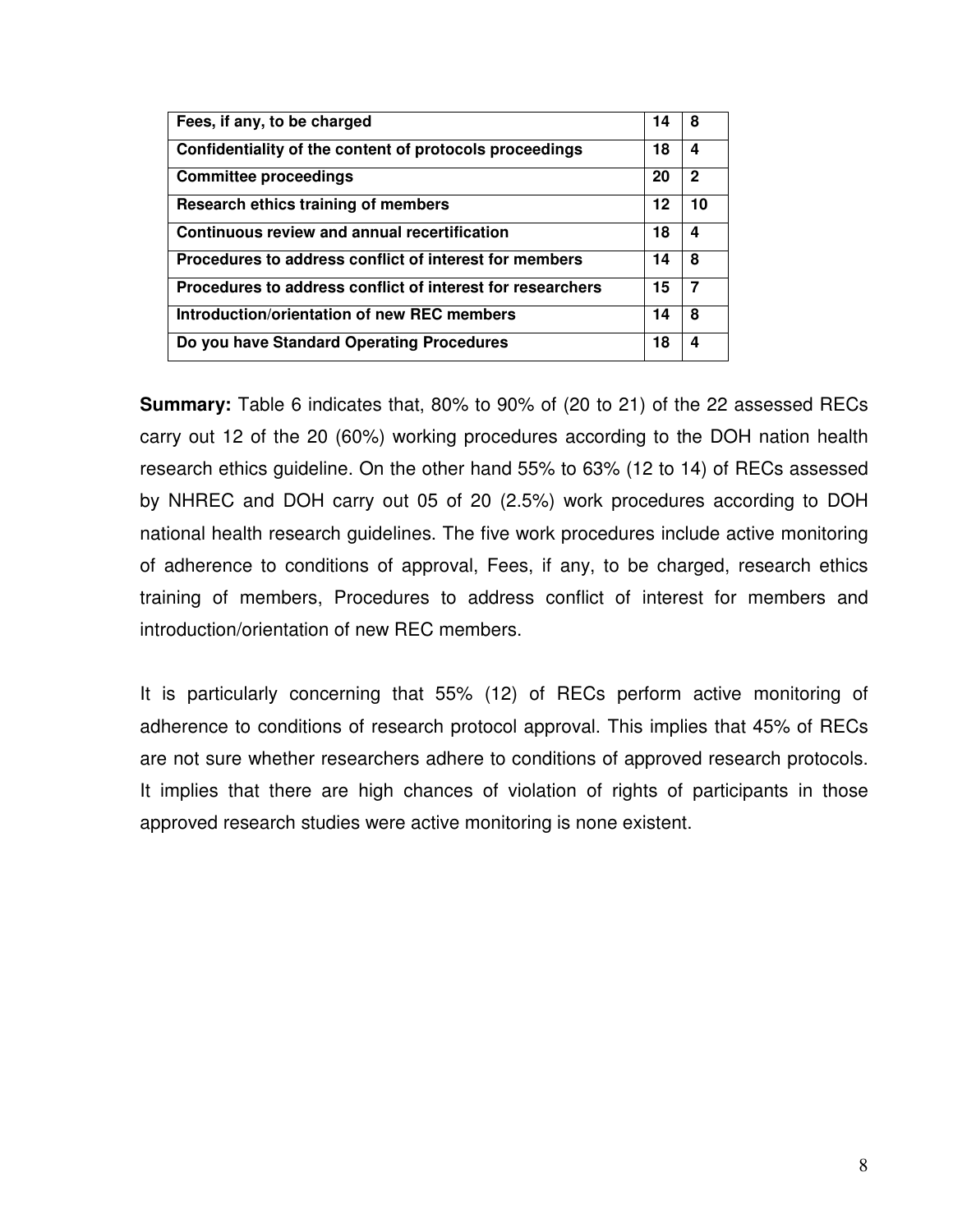## **Characteristics of RECs**

**Table 7** 

| <b>RECs</b>  | No. Members     | Males                   | Females                 | REC chairpersons | Professional Scientists | Lay representatives | Leg representatives |
|--------------|-----------------|-------------------------|-------------------------|------------------|-------------------------|---------------------|---------------------|
| A333000100   | $\overline{18}$ | $\overline{11}$         | $\overline{7}$          | Yes              | Yes                     | Yes                 | $\overline{N}$      |
| A333001100   | 17              | 9                       | 8                       | Yes              | Yes                     | Yes                 | <b>Yes</b>          |
| A333001200   | 20              | 11                      | 9                       | Yes              | Yes                     | Yes                 | Yes                 |
| A333001300   | 6               | $\mathbf{3}$            | $\overline{\mathbf{3}}$ | <b>Yes</b>       | Yes                     | <b>No</b>           | <b>Yes</b>          |
| A333001400   | 13              | $\overline{7}$          | $\overline{6}$          | Yes              | <b>Yes</b>              | Yes                 | <b>Yes</b>          |
| A333001500   | 16              | 11                      | 5                       | Yes              | Yes                     | Yes                 | Yes                 |
| A333001600   | 9               | $\overline{\mathbf{3}}$ | 6                       | Yes              | Yes                     | Yes                 | Yes                 |
| A333001700   | 15              | 6                       | 9                       | Yes              | Yes                     | <b>No</b>           | <b>No</b>           |
| A333001800   | 16              | 8                       | 8                       | Yes              | Yes                     | Yes                 | Yes                 |
| A33300190    | 8               | 6                       | $\overline{2}$          | Yes              | Yes                     | Yes                 | Yes                 |
| A444000100*  | 6               | $\overline{\mathbf{3}}$ | $\overline{\mathbf{3}}$ | Yes              | $\overline{Y}$ es       | No                  | No                  |
| A444000200   | $\overline{15}$ | $\overline{\mathbf{4}}$ | $\overline{11}$         | Yes              | Yes                     | Yes                 | Yes                 |
| A444000300   | 24              | 10                      | 14                      | Yes              | Yes                     | Yes                 | Yes                 |
| A444000400   | 35              | 19                      | 16                      | Yes              | Yes                     | Yes                 | Yes                 |
| A444000500   | 12              | $\mathbf{3}$            | 9                       | Yes              | Yes                     | Yes                 | Yes                 |
| A444000600   | 22              | 16                      | 6                       | Yes              | Yes                     | <b>No</b>           | <b>No</b>           |
| A444000700   | 30              | 15                      | 15                      | Yes              | Yes                     | Yes                 | $\overline{Y}$ es   |
| A444000800   | 10              | 4                       | 6                       | Yes              | Yes                     | Yes                 | Yes                 |
| A444000900   | 16              | 12                      | $\overline{4}$          | Yes              | Yes                     | Yes                 | Yes                 |
| A55500200    | $\overline{16}$ | $\overline{9}$          | $\overline{7}$          | Yes              | Yes                     | Yes                 | Yes                 |
| A555002100   | 17              | 14                      | $\overline{3}$          | Yes              | Yes                     | $\overline{N}$      | <b>Yes</b>          |
| A555002200   | 12 <sub>2</sub> | 6                       | 6                       | Yes              | Yes                     | Yes                 | Yes                 |
| <b>TOTAL</b> | 353             | 190                     | 163                     | 22               | 22                      | 17                  | 18                  |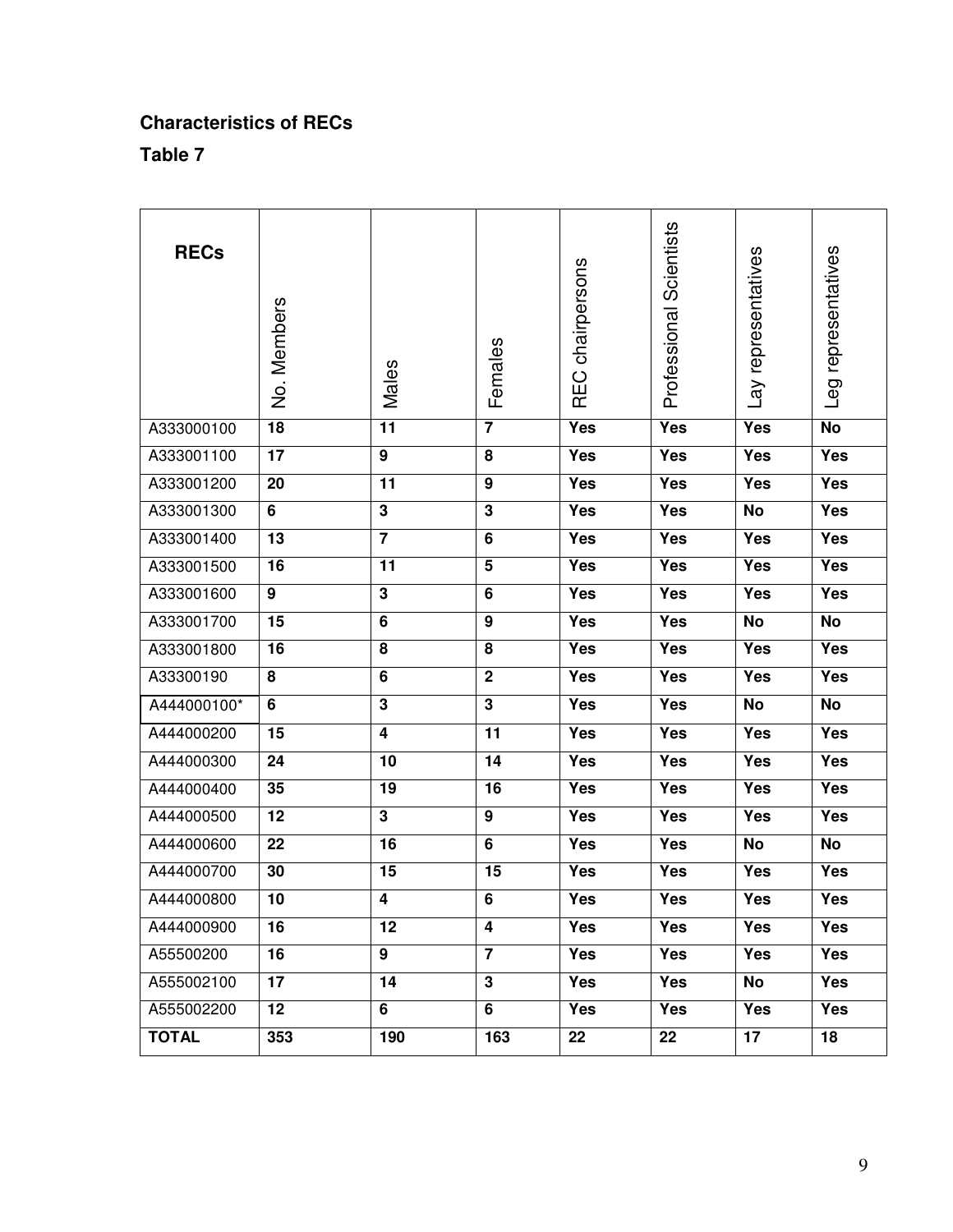According to table 7, all RECs had a chairperson, men and women, and members from the health care professional science fields. The total number of members of the 22 RECs registered with the National Health Research Ethics Council was estimated at 353 and REC members were male (54%) dominated. Women had a 46% representation with a slight percentage difference (6%) from men. The percentage difference on gender of REC membership is viewed to be minimal considering the requirement of not more than 70% of either male or female by the DOH guidelines.

77% (17 of 22) of RECs had a representation of lay persons. It is concerning that 23% (5 of 22) of RECs did not have lay persons. The further apprehension is that the interest of the community might be overlooked in RECs where there is no lay person. On the other hand 82% (18 of 22) of RECs had members who were legally trained. While the remaining 18% (4 of 22) RECs are lagging behind. Generally, registered RECs partially complied with DOH national health research ethics guidelines but have some limitations which need the attention of the NHREC. Most of these shortcomings will be addressed if the NHREC implements the suggested recommendations contained in this report.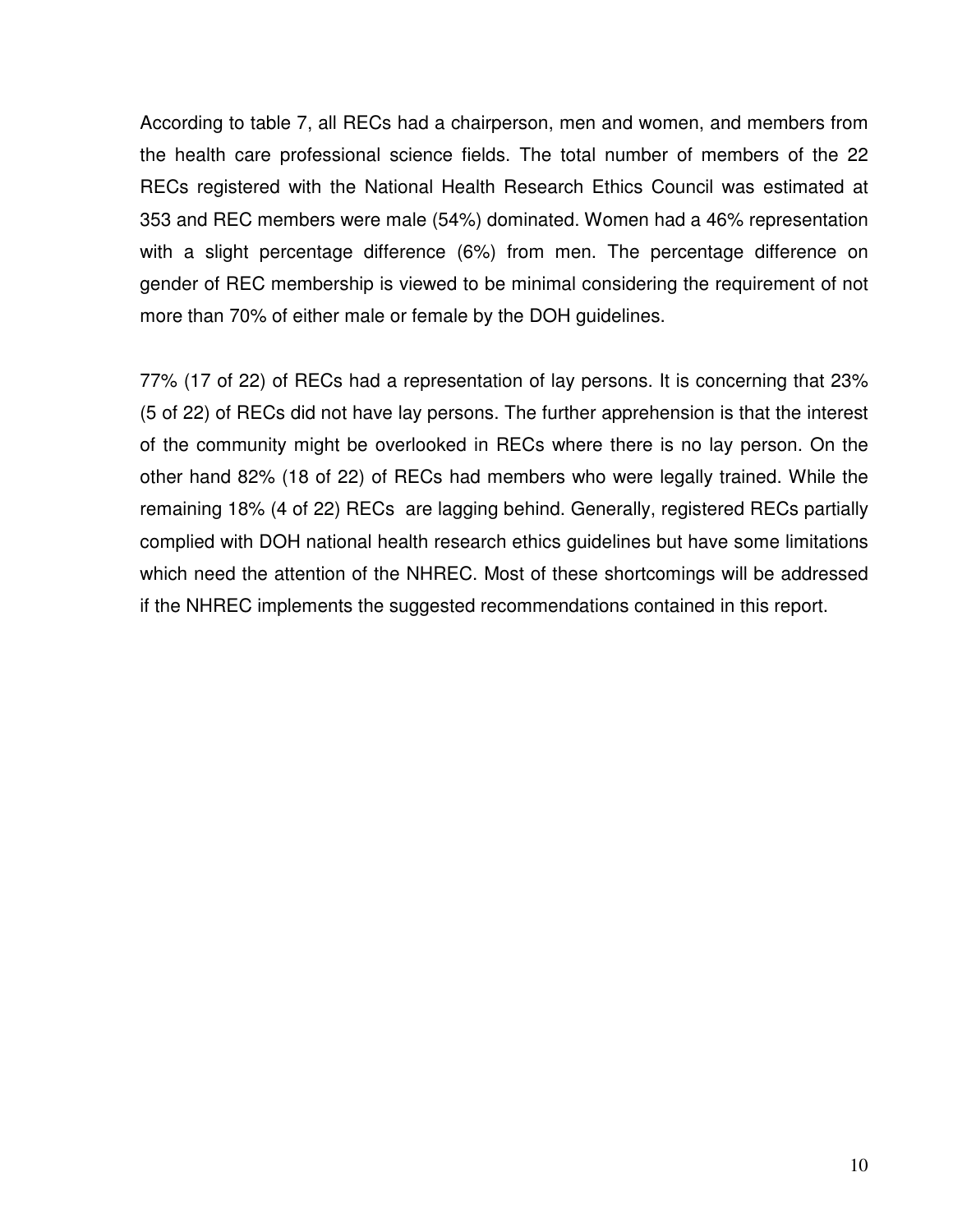#### **Institution type where RECs are based**



## **Figure 1.**

Figure 1 indicates that majority (54%) of RECs registered with NHREC are based at universities and 18% (4 of 22) operate from private institutions. Nine percent (02 of 22) of the RECs are based at government statutory agencies such as Medical Research Council (MRC) and Human Sciences Research Council (HSRC). Of the remaining 14% are based at public hospitals, namely 1 Military hospital, Polokwane Mankweng hospital complex and McCord hospital as well as 5% (01 of 22) based at Ekurhuleni Metropolitan Municipality, a local government administration.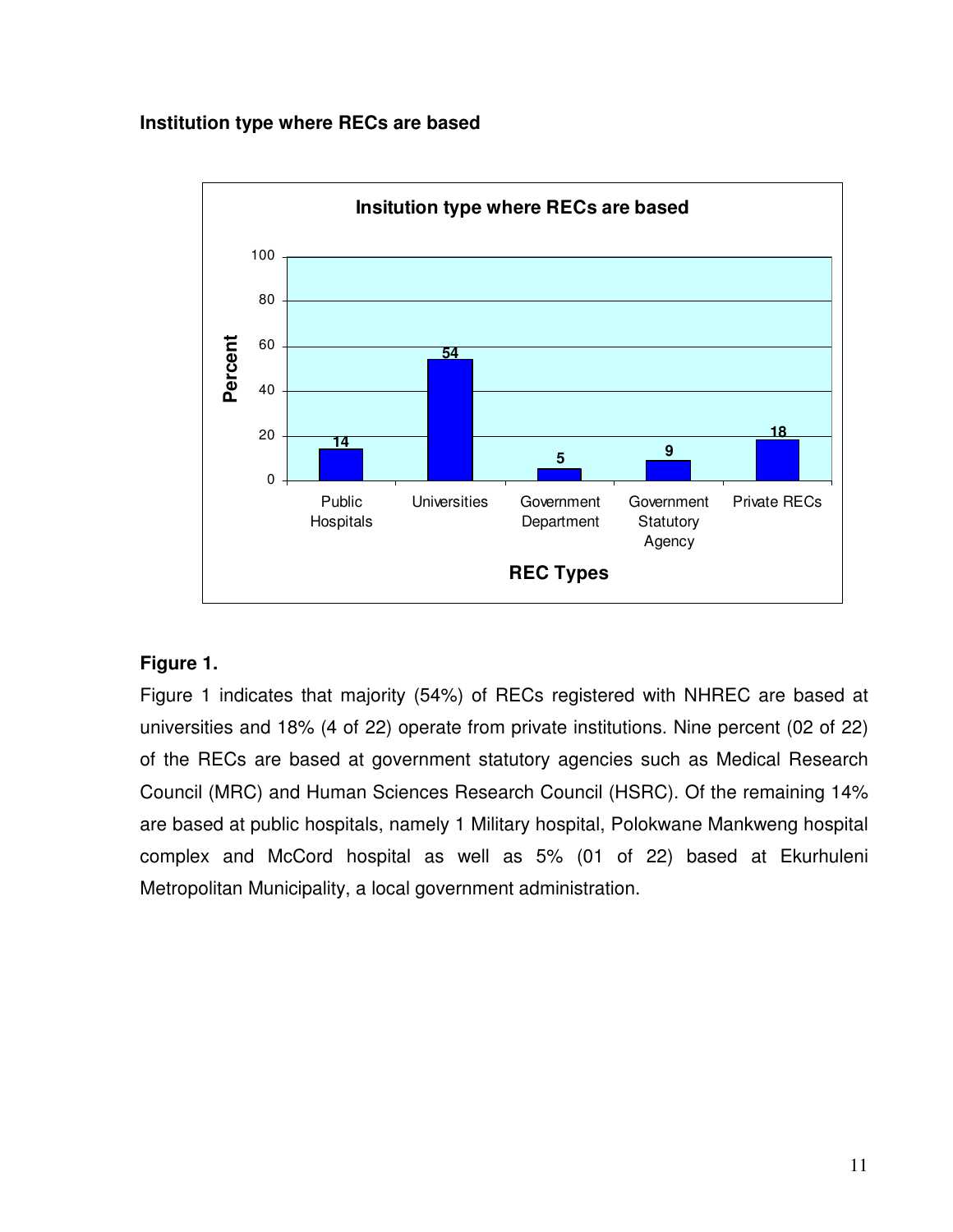#### **TABLE 8**

#### **Levels**

| Level 1 | $\mathbf{C}$<br>7٥ | Level 2         | %  |
|---------|--------------------|-----------------|----|
|         | იი<br>ZU           | $\epsilon$<br>u | 70 |

The DOH national Health research ethics guidelines distinguish between two levels of RECs. They are levels 1 and 2. According to the national guidelines level 1 RECs are those deemed to ''have capacity to assess straightforward research designs that involve minimal risk to human participants. They include health research proposals that do not involve drug research, biomedical research involving human tissues, high-budget research (more that R 250 000 per annum), and high technology research''. While level 2 RECs refer to those ''may review all types of health research proposals''.

According to table 8, seventy two percent of RECs assessed by NHREC and DOH are registered at level 2 and the remaining are registered at level 1. Since level 1 RECs evaluate research protocols with less risk such as behavioural studies, the NHREC should guide them to distinguish which DOH work procedures (national research ethics guidelines) to comply with.

## **Recommendations**

- More RECs are needed to provide their services of evaluating health research protocols to more institutions to generate more research since there are institutions struggling to access RECs which majority of RECs (10 < RECs) serve only up to three stakeholders.
- Relatively new (<3 years old) RECs will need constant support and guidance from the NHREC.